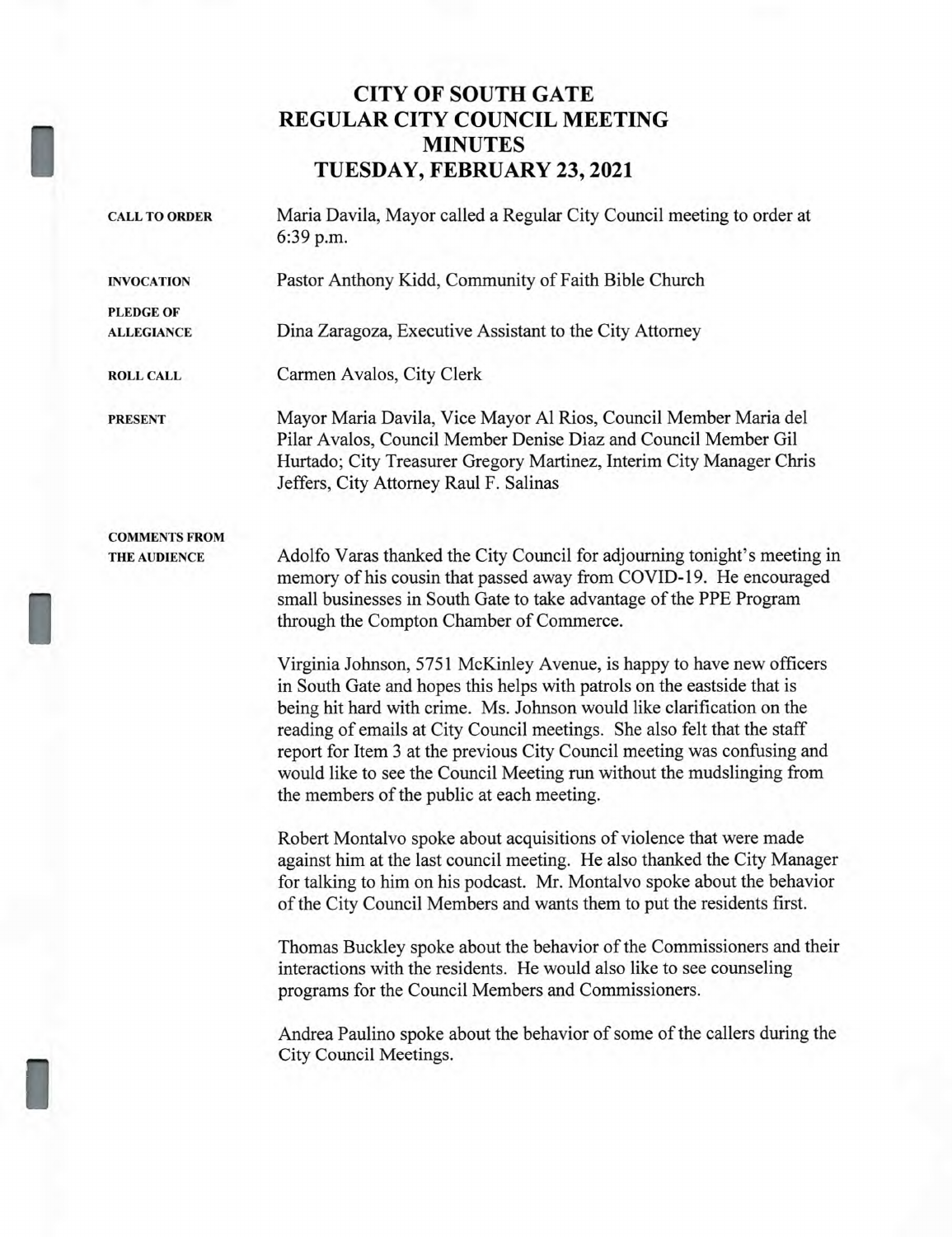### COMMENTS FROM

THE AUDIENCE CONT'D Liz Ruiz, thanked the Council Members for working on trying to get some vaccination centers closer to South Gate and the behavior of some of the commissioners.

#### REPORTS AND COMMENTS

FROM CITY OFFICIALS Steve Costley, Interim Parks and Recreation Director announced that staff is working with the American Red Cross organizing a blood drive.

> Mayor Davila requested Chief Davis bring to Council at the next meeting a report on the status of crime in the City.

Randy Davis, Chief of Police stated that he will bring back a more detailed report. He was able to report that there has been a decrease in a lot of the violence crimes in the City but there was an increase in theft and grand theft autos.

Council Member Avalos asked the Chief if the officers and detectives have received their first dose to the vaccine.

Chief Davis responded that most of the staff has received at least the first dose of the vaccine.

Council Member Diaz will be representing Southern California on advancing equity with the California Cities and thanked Chris Jeffers, Interim City Manager for his hard work during these hard times.

Council Member Diaz stated that vaccines are being offered by some of the private companies in South Gate, such as Rite-Aid and Walgreens. Council Member Diaz would like see South Gate residents get first chance at receiving the vaccine before people from other cities from these local businesses. She also had a meeting with the White House COVID Response team last week and has a follow up meeting.

Council Member Avalos thanked the Fire Department for their assistance this week and encouraged everyone to be supportive of each other during these unprecedented times.

Council Member Hurtado attended the Independent Cities Authority Winter Seminar and asked the Chief of Police to speak on Racial and Identity Profiling Act of 2015 and the changes in the laws for Los Angeles County.

Chief Davis responded that the intent of the program is to eliminate racial profiling. South Gate falls under the report deadline of April 2023 and we will start collecting data in January of 2022.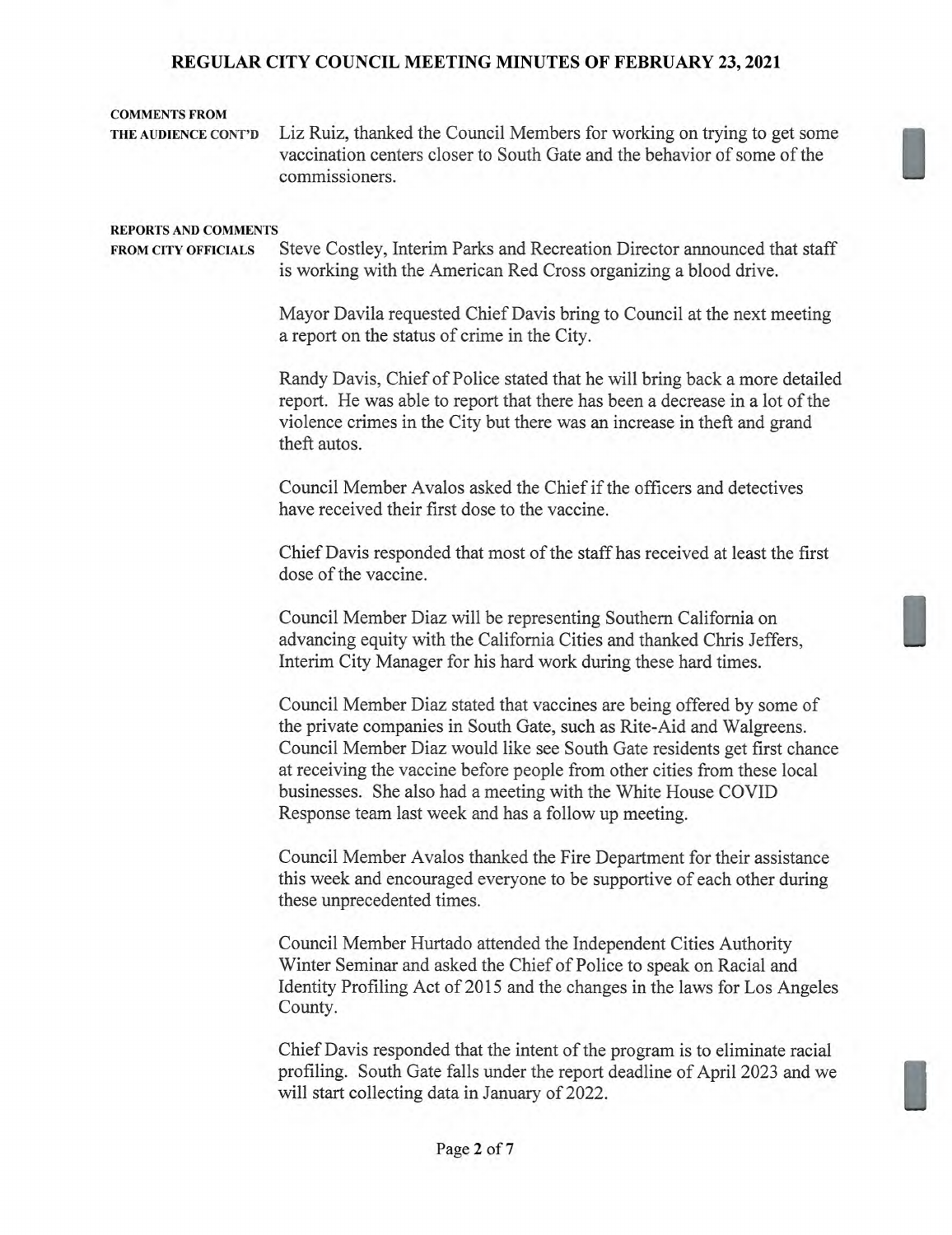REPORTS AND COMMENTS FROM CITY OFFICIALS

I

I

I

CONT'D Chief Davis continued to explain that Criminal Justice Reform started in 2010 with AB109 and certain crimes were reclassified. There have been new directives from the District Attorney's Office that have created some challenges in the area of public safety. The reality is that law enforcement agencies are faced with dealing with far more people on the street than they have had in the past. People who may have been in State prison or County Jail are not. Currently, there does not seem to be a disincentive to commit crime with some people. If a person has a lengthy criminal record, this is not a first offence, there is zero bail when they get arrested and people are doing very little time in county jail where is the disincentive to commit crime.

> Council Member Hurtado has been in contact with the Governor's Office, Speaker Rendon and Senator Gonzalez. Senator Gonzalez is part of the vaccine equity plan mainly for our region.

Vice Mayor Rios spoke about the effects of COVID-19 on the community. Vice Mayor Rios stated that HUB Cities is hosting a virtual job and resource fair coming to South Gate March 5<sup>th</sup>. Last week the Los Angeles Community College District met with the South Gate City Council. The College District set the meeting up to inform Council about plans for the College.

Mayor Davila explained that the flags are at half-mast at the request of the president in honor of the nearly 500,000 COVID deaths in the United States. On March 3<sup>rd</sup>, Mayor Davila will be meeting with Board Member Jackie Goldberg in regards to opening the schools.

Mayor Davila stated that at the Community College Meeting it was announced that they will start working on the campus on July  $1<sup>st</sup>$ . It is estimated that they will have about 10,000 students attending this campus.

CONSENT CALENDAR Agenda Items 1, 2, 3, 4, 6 and 7 were unanimously approved by motion of Council Member Avalos and seconded by Mayor Davila. Item 5 was pulled for separate discussion.

> **Roll Call:** Mayor Davila, yes; Vice Mayor Rios, yes; Council Member Diaz, yes; Council Member Hurtado, yes; Council Member Avalos, yes.

1

PARCEL MAP 74973 The City Council unanimously adopted Resolution No. 2021-10- CC entitled - A Resolution of the City Council of the City of South Gate approving Final Parcel Map No. 74973 for the property located at 12411 Industrial Avenue, South Gate, CA 90280, as necessary to authorize a two-lot subdivision during Consent Calendar.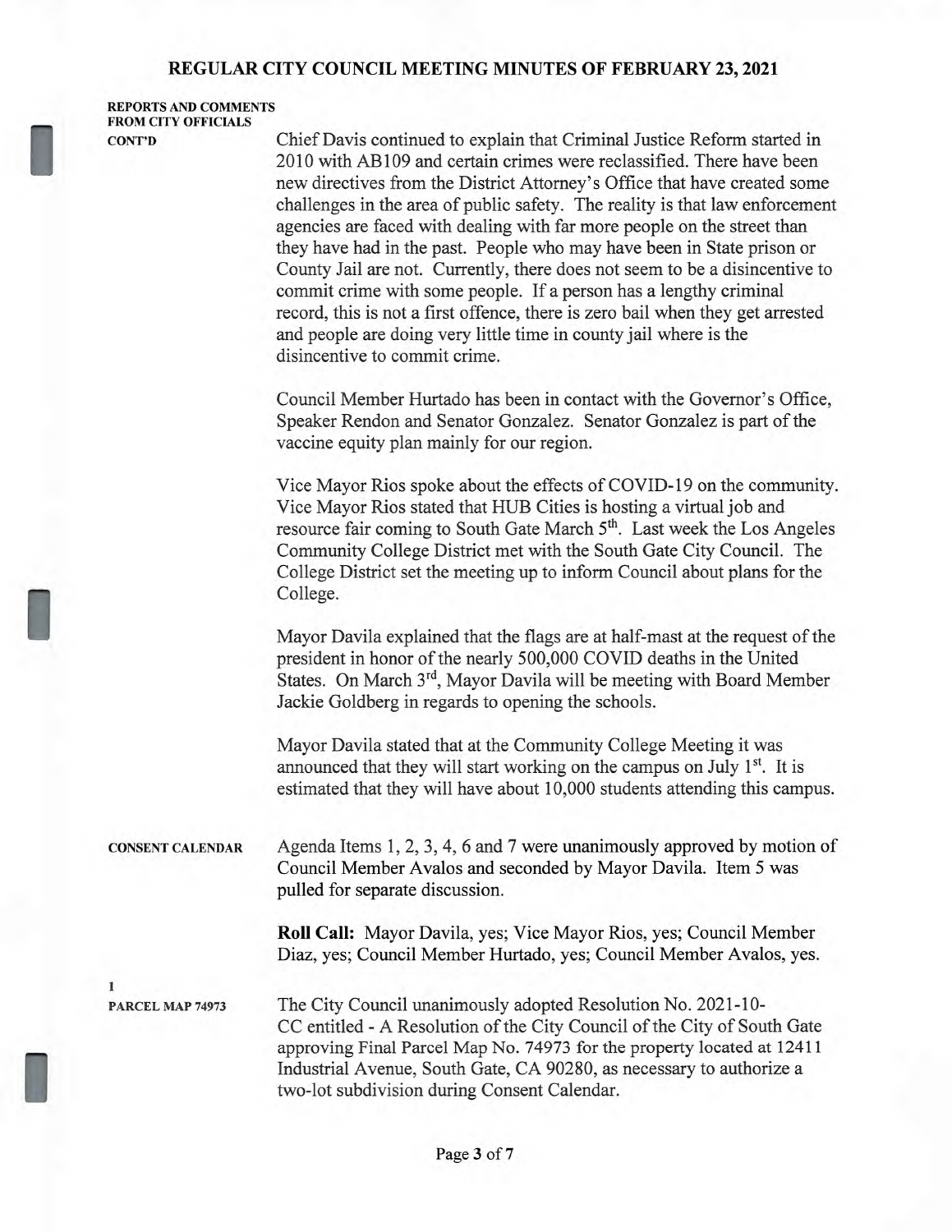| $\overline{2}$<br><b>CITY COUNCIL</b><br><b>ASSIGNMENTS</b> | The City Council unanimously approved A and B during Consent<br>Calendar.                                                                                                                                                                                                                                                                                                                                                                                         |  |  |  |
|-------------------------------------------------------------|-------------------------------------------------------------------------------------------------------------------------------------------------------------------------------------------------------------------------------------------------------------------------------------------------------------------------------------------------------------------------------------------------------------------------------------------------------------------|--|--|--|
|                                                             | Approved Amendment No. 1 to Contract No. 2020-01-CC with<br>a.<br>Kiley & Associates, LLC, to continue providing federal legislative<br>advocacy services to the City, retroactively effective September<br>25, 2020 through September 30, 2022, in the monthly payments of<br>\$3,333 for a total of \$80,000 over a two-year period; and                                                                                                                        |  |  |  |
|                                                             | b.<br>Authorized the Mayor to execute Amendment No. 1 in a form<br>acceptable to the City Attorney.                                                                                                                                                                                                                                                                                                                                                               |  |  |  |
| 3                                                           |                                                                                                                                                                                                                                                                                                                                                                                                                                                                   |  |  |  |
| <b>GARFIELD AVE</b>                                         | The City Council approved A and B unanimously during Consent<br>Calendar.                                                                                                                                                                                                                                                                                                                                                                                         |  |  |  |
|                                                             | Approved Amendment No. 3 to Contract No. 3068 with Harris &<br>a.<br>Associates to fund additional Engineering Design Services that<br>were performed to incorporate additional street and landscaping<br>improvements in and around the Hollydale Library area, as a part<br>of the Garfield Avenue and Imperial Highway Street<br>Improvements Project, City Project No. 413-ST, Federal Project<br>No. STPL-5257(030), in an amount not to exceed \$9,996; and |  |  |  |
|                                                             | b.<br>Authorized the Mayor to execute Amendment No. 3 in a form<br>acceptable to the City Attorney.                                                                                                                                                                                                                                                                                                                                                               |  |  |  |
|                                                             |                                                                                                                                                                                                                                                                                                                                                                                                                                                                   |  |  |  |
| 4<br><b>ENGINEERING</b>                                     | The City Council approved A and B unanimously during Consent<br>Calendar.                                                                                                                                                                                                                                                                                                                                                                                         |  |  |  |
|                                                             | Approved Amendment No. 4 to Contract No. 3340 with<br>a.<br>SAFNA Engineering & Consulting, a Division of SAFNA, to<br>continue engineering services for water infrastructure projects and<br>operations support, on a month-to-month basis for up to six<br>months, to provide time to complete a recruitment process for a<br>Civil Engineer, in an amount not to exceed \$124,000; and                                                                         |  |  |  |
|                                                             | b.<br>Authorized the Mayor to execute Amendment No. 4 in a form<br>acceptable to the City Attorney.                                                                                                                                                                                                                                                                                                                                                               |  |  |  |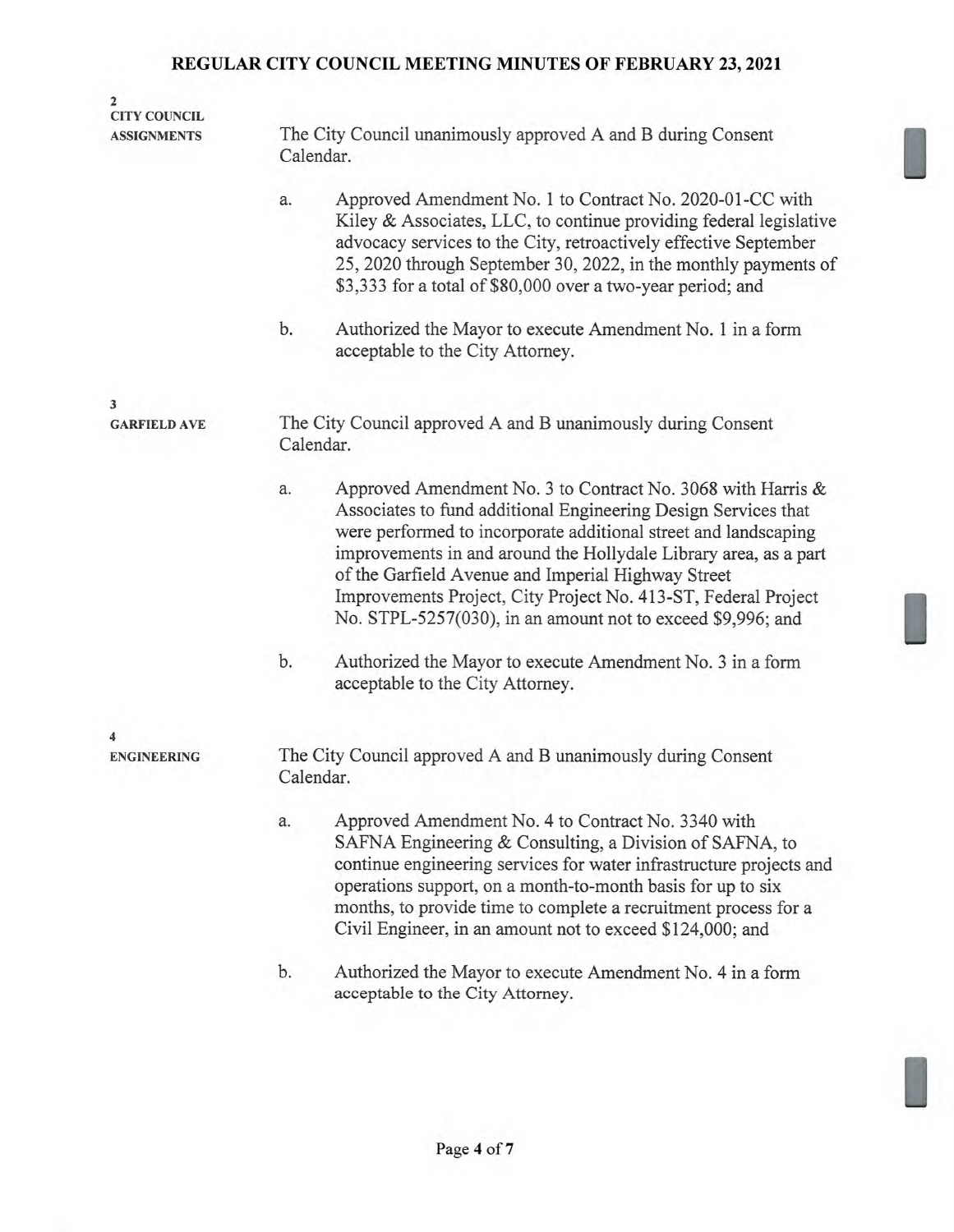| 5                       |                                                                                                                              |                                                                                                                                                                                                                                                                                                                         |  |  |
|-------------------------|------------------------------------------------------------------------------------------------------------------------------|-------------------------------------------------------------------------------------------------------------------------------------------------------------------------------------------------------------------------------------------------------------------------------------------------------------------------|--|--|
| <b>SURPLUS PROPERTY</b> | The City Council unanimously approved A and B as amended by Council<br>Member Avalos and seconded by Council Member Hurtado. |                                                                                                                                                                                                                                                                                                                         |  |  |
|                         |                                                                                                                              | Amendment: Contact community groups to see if they could use the<br>bikes for their organizations and any unclaimed bikes are approved to go<br>to auction.                                                                                                                                                             |  |  |
|                         |                                                                                                                              | Roll Call: Mayor Davila, yes; Vice Mayor Rios, yes; Council Member<br>Diaz, yes; Council Member Hurtado, yes; Council Member Avalos, yes.                                                                                                                                                                               |  |  |
|                         | a.                                                                                                                           | Declared certain items as surplus property; and                                                                                                                                                                                                                                                                         |  |  |
|                         | b.                                                                                                                           | Authorized U.S. Auction Services to sell these surplus items at<br>auction.                                                                                                                                                                                                                                             |  |  |
| 6                       |                                                                                                                              |                                                                                                                                                                                                                                                                                                                         |  |  |
| <b>GOALS SOCCER</b>     | The City Council unanimously approved A and B during Consent<br>Calendar.                                                    |                                                                                                                                                                                                                                                                                                                         |  |  |
|                         | a.                                                                                                                           | Approved Acknowledgement Letter that the City of South Gate<br>has received notice of the proposed reorganization of ownership<br>transaction as required under Section 18.2 of the Ground Lease<br>Agreement with Goals Soccer Centers, Inc., and waive the 60-day<br>period to approve or reject the Transaction; and |  |  |
|                         | b.                                                                                                                           | Authorized the Mayor to execute the Acknowledgement Letter in a<br>form acceptable to the City Attorney.                                                                                                                                                                                                                |  |  |
| 7                       |                                                                                                                              |                                                                                                                                                                                                                                                                                                                         |  |  |
| <b>MINUTES</b>          |                                                                                                                              | The City Council unanimously approved A, B and C during Consent<br>Calendar.                                                                                                                                                                                                                                            |  |  |
|                         | a.                                                                                                                           | Approved the Regular and Special City Council Meeting minutes<br>of January 26, 2021;                                                                                                                                                                                                                                   |  |  |
|                         | b.                                                                                                                           | Approved the Special City Council Meeting minutes of February 4,<br>2021; and                                                                                                                                                                                                                                           |  |  |
|                         | c.                                                                                                                           | Approved the Regular and Special City Council Meeting minutes                                                                                                                                                                                                                                                           |  |  |

of February 9, 2021.

I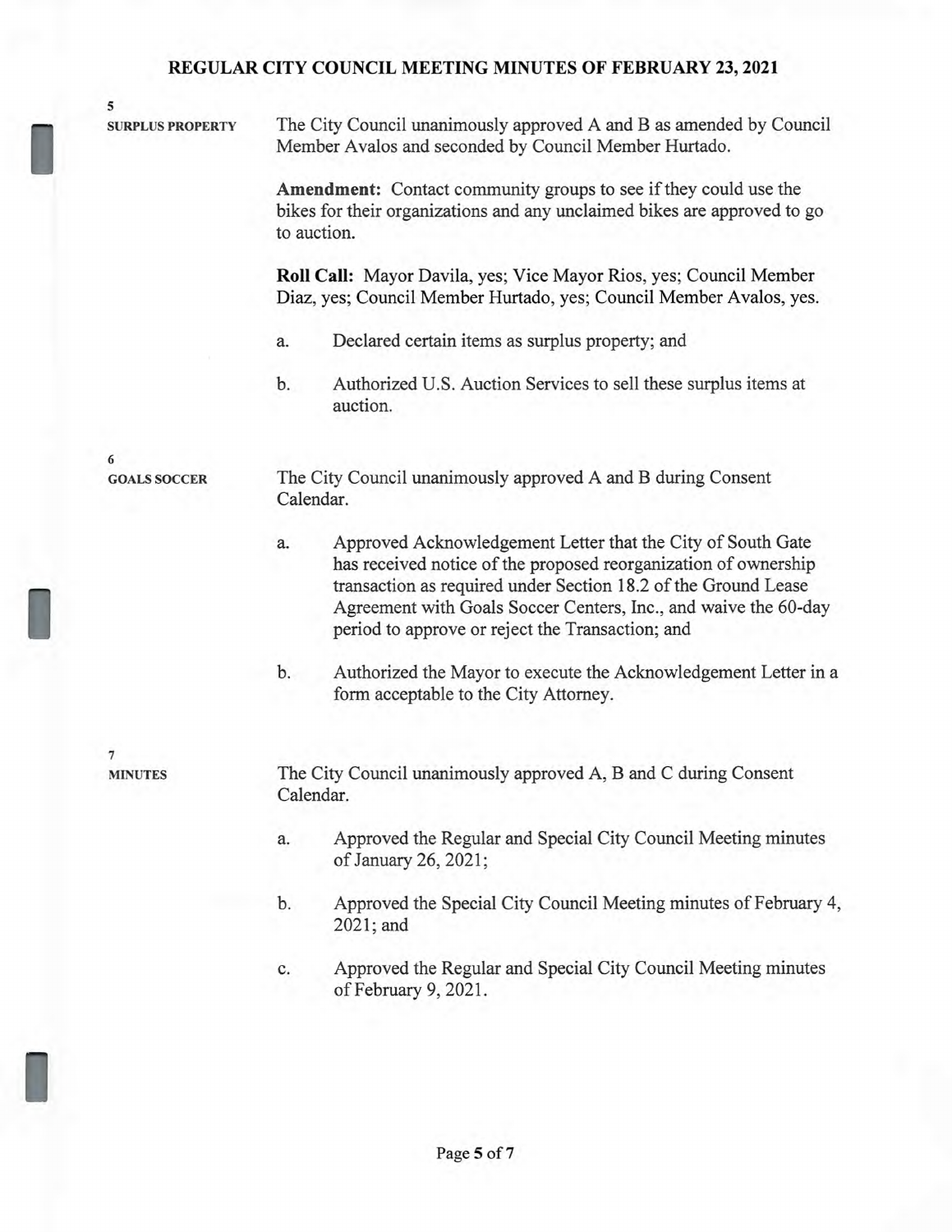| 8<br><b>CAPITAL</b><br><b>IMPROVEMENT</b> | The City Council unanimously approved A, B, C and D as amended by<br>Vice Mayor Rios and seconded by Council Member Hurtado.                                                                                                                                                                                                                                                    |  |  |  |  |
|-------------------------------------------|---------------------------------------------------------------------------------------------------------------------------------------------------------------------------------------------------------------------------------------------------------------------------------------------------------------------------------------------------------------------------------|--|--|--|--|
|                                           | Roll Call: Mayor Davila, yes; Vice Mayor Rios, yes; Council Member<br>Diaz, yes; Council Member Hurtado, yes; Council Member Avalos, yes.                                                                                                                                                                                                                                       |  |  |  |  |
|                                           | Approved an amendment to the Capital Improvement Program to<br>a.<br>add the following projects: (1) the South Gate Police Department<br>(SGPD) Air Conditioner Replacement Project, City Project No.<br>667-GEN, and (2) Storm Water Infiltration Wells Improvements,<br>City Project No. 670-SD;                                                                              |  |  |  |  |
|                                           | b.<br>Appropriated \$15,000 from the unrestricted fund balance in the<br>Building & Infrastructure Maintenance Fund to Account No. 524-<br>501-21-9100 (BIM Fund - Facility Improvements) to fund the<br>design phase of the SGPD Air Conditioner Replacement Project,<br>City Project No. 667-GEN;                                                                             |  |  |  |  |
|                                           | Approved the transfer of \$17,600 in Los Angeles Unified School<br>c.<br>District Funds from Account No. 311-790-31-9572 (Chakemco<br>Improvements-Atlantic-Legacy) to Account No. 311-790-31-<br>9540 (CIP Fund - Storm Water Infiltration Wells Improvements) to<br>fund the design phase of the Storm Water Infiltration Wells<br>Improvements, City Project No. 670-SD; and |  |  |  |  |
|                                           | d.<br>Appropriated \$17,600 in Measure W Funds to Account No. 311-<br>790-31-9540 (CIP Fund - Storm Water Infiltration Wells<br>Improvements) to fund the design phase of the Storm Water<br>Infiltration Wells Improvements, City Project No. 670-SD.                                                                                                                          |  |  |  |  |
| 9<br><b>WARRANTS</b>                      | The City Council unanimously approved the Warrant Register with the<br>exception of #91517 by motion of Council Auditor Avalos and seconded<br>by Mayor Davila.                                                                                                                                                                                                                 |  |  |  |  |
|                                           | <b>Roll Call:</b> Mayor Davila, yes; Vice Mayor Rios, yes; Council Member<br>Diaz, yes; Council Member Hurtado, yes; Council Member Avalos, yes.                                                                                                                                                                                                                                |  |  |  |  |
|                                           | Approving Check No. 91517 from February 9, 2021; and<br>a.                                                                                                                                                                                                                                                                                                                      |  |  |  |  |
|                                           | Approved the Warrant Register for February 23, 2021:<br>b.                                                                                                                                                                                                                                                                                                                      |  |  |  |  |
|                                           |                                                                                                                                                                                                                                                                                                                                                                                 |  |  |  |  |